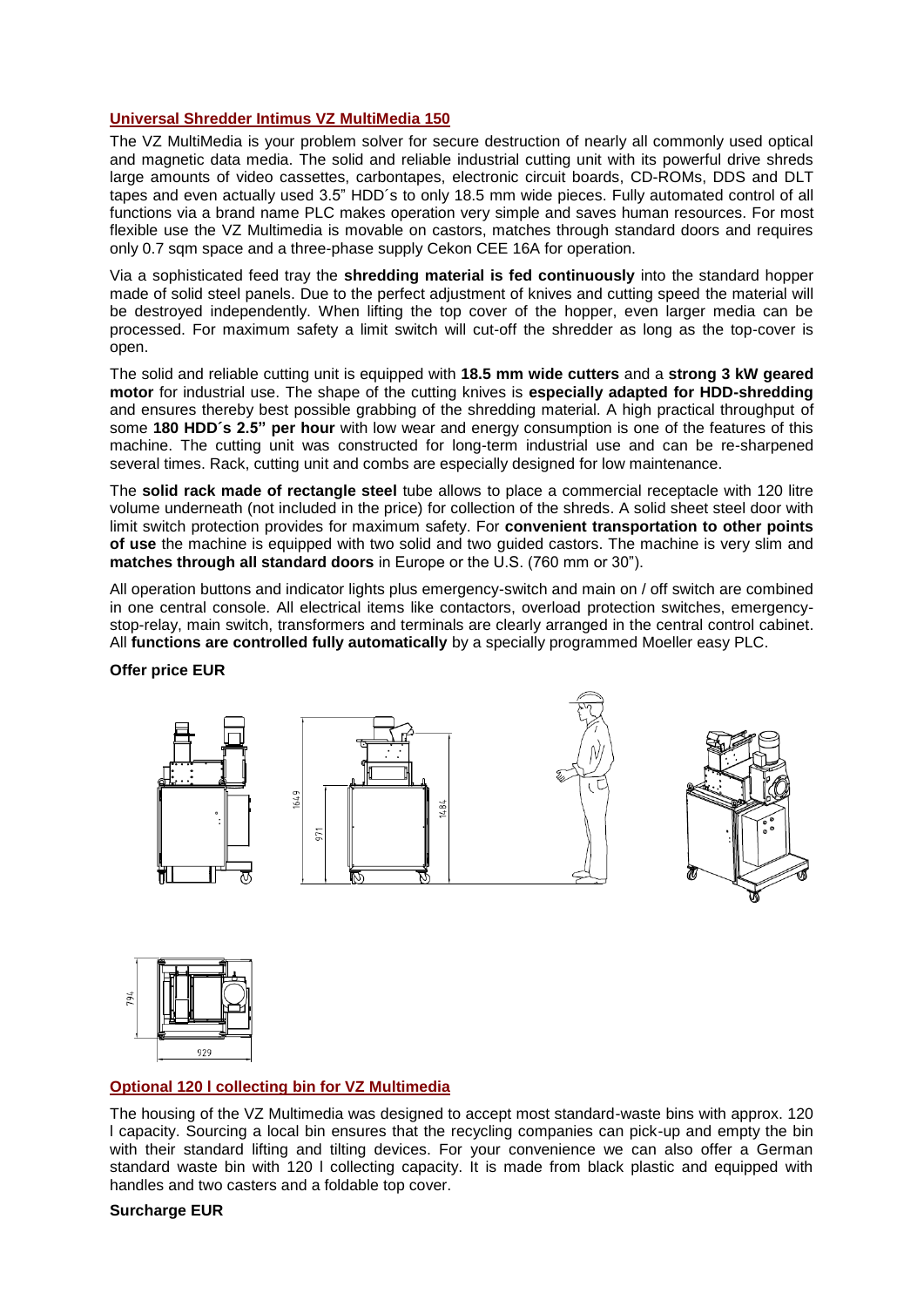# **Shredder Intimus VZ MultiMedia 150**

#### **Feeding hopper**

Description: Solid welded feed hopper made of sheet steel. With flip-tray from sheet-steel for continuous feeding of 3.5" HDD´s. Foldable cover for feeding of largeformat-media, secured with limit-switch.





#### **Cutting block 18.5 mm strip cut**

| Cutting zone:        | app. 150 x 400 mm                                                                                                                                                                                                                                                          |  |  |
|----------------------|----------------------------------------------------------------------------------------------------------------------------------------------------------------------------------------------------------------------------------------------------------------------------|--|--|
| Working width:       | 150 mm                                                                                                                                                                                                                                                                     |  |  |
| Cutting width:       | 18.5 mm strip cut                                                                                                                                                                                                                                                          |  |  |
| Sound level:         | about 70 dBA idling                                                                                                                                                                                                                                                        |  |  |
| Weight:              | 540 kg                                                                                                                                                                                                                                                                     |  |  |
| Drive:               | electric geared motor $3$ kW $-$ 400 V $-$ 50 Hz                                                                                                                                                                                                                           |  |  |
| Overload protection: | by electronic torque limitation with auto-reverse                                                                                                                                                                                                                          |  |  |
| Rotation:            | 11 $min^{-1}$                                                                                                                                                                                                                                                              |  |  |
| Plug:                | CEKON-plug CEE 16 A                                                                                                                                                                                                                                                        |  |  |
| Fusing:              | 25 A slow blow                                                                                                                                                                                                                                                             |  |  |
| Function control:    | Moeller Easy 512 PLC                                                                                                                                                                                                                                                       |  |  |
| Throughput:          | approx. 180 HDD's 2.5" per hour                                                                                                                                                                                                                                            |  |  |
| Description:         | Cutting cylinders out of single exchangeable<br>knives and cams, knives are completely<br>hardened to special specification and thus<br>can be re-sharpened. The cutters are<br>designed for the purpose of cutting HDD's.<br>Also CD's, DVD's, video-cassettes, dlt-tapes |  |  |

central controlling unit.

and other magnet tapes, electronic circuit boards and the like can be processed. Automatic monitoring of the shredder via



## **Complete rack**

Description: Stable welded profile steel construction. Solid sheet steel covers. With 2 solid castors and 2 lockable guide castors. Integrated door for access to receptacle for shreds, equipped with safety switch (as soon as the door is opened, the shredder is stopped). Complete machine painted in RAL 7035 light grey.

#### **Control elements**

| Main Switch                     | Connects the machine with the power supply                                                            |
|---------------------------------|-------------------------------------------------------------------------------------------------------|
| <b>Emergency Stop</b><br>Switch | Immediate disconnection of the machine in case<br>of emergency                                        |
| Pushbutton "Start"              | pushing the tracer starts the machine via SPS                                                         |
| Pushbutton "Stop"               | pushing the tracer stops the machine via SPS                                                          |
| <b>Reverse Tracer</b>           | pushing the tracer reverses the cutting cylinders                                                     |
| <b>Warning Lights</b>           | control voltage available / machine is in operation                                                   |
| <b>Safety Switch</b>            | opening the access door to receptacle + lifting the<br>cover of the feed hopper causes emergency stop |